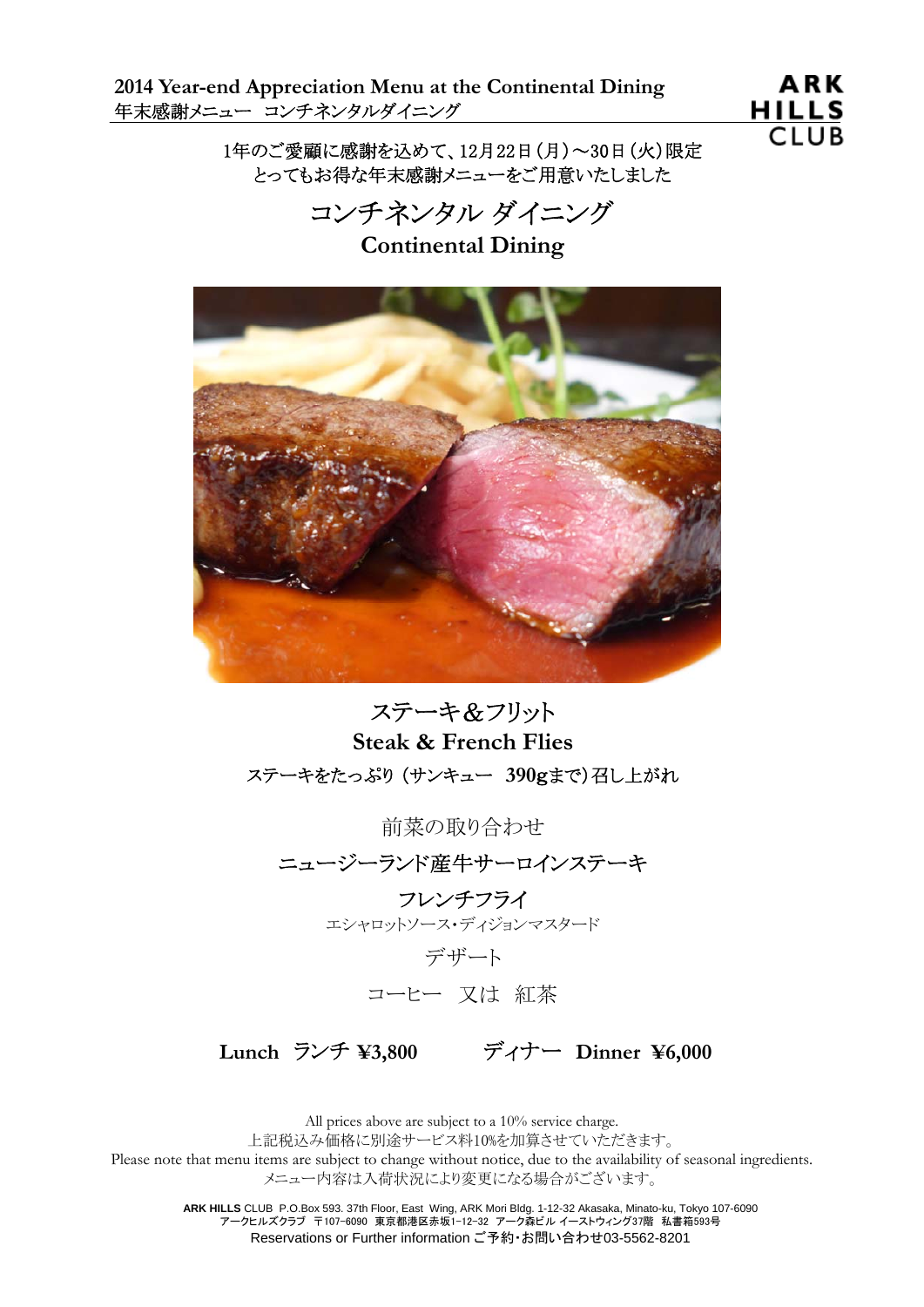**2014 Year-end Appreciation Menu at the Japanese Dining**  年末感謝メニュー 日本料理ダイニング

**ARK** HILLS **CLUB** 

1年のご愛顧に感謝を込めて、12月22日(月)~30日(火)限定 とってもお得な年末感謝メニューをご用意いたしました

> 日本料理ダイニング **Japanese Dining**



# 懐石料理 「極」 **Kaiseki Course Menu "KIWAMI"**

酒肴3点 (柚子釜盛り 雲子薄衣揚げ 唐墨大根) お椀 造り(鮪、鯛、細魚、北寄貝) 鰆杉板焼 たらば蟹 (焼蟹 又は 天婦羅 又は 蟹酢) 河豚雑炊 香の物 水物

Three Kinds of Appetizers, Clear Soup, Fresh Sashimi, Grilled Fish Taraba Crab, your Choice of Grilled, Tempura or Vinegared Fugu Risotto, Pickled Vegetables and Dessert



All prices above are subject to a 10% service charge. 上記税込み価格に別途サービス料10%を加算させていただきます。 Please note that menu items are subject to change without notice, due to the availability of seasonal ingredients. メニュー内容は入荷状況により変更になる場合がございます。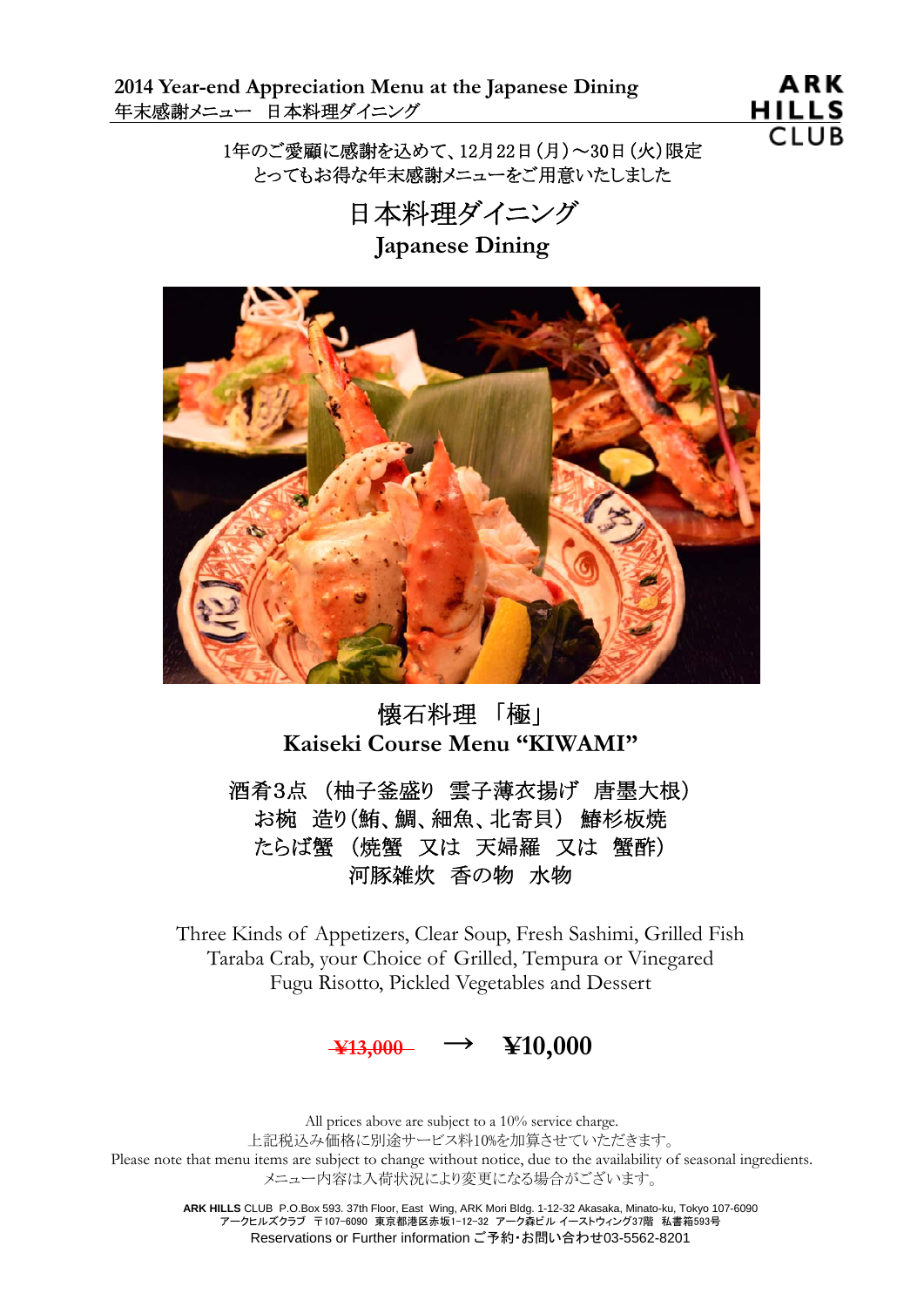**2014 Year-end Appreciation Menu at the Sushi Counter**  年末感謝メニュー 鉄板焼きカウンター ・ 寿司カウンター



1年のご愛顧に感謝を込めて、12月22日(月)~30日(火)限定 とってもお得な年末感謝メニューをご用意いたしました

> 寿司カウンター **Sushi Counter**



寿司お好み**20**貫 **Sushi Extravaganza with 20 pieces of your favorite Sushi**  この期間昼夜共にご用意致します

前菜 お好きな寿司20貫 お椀

Appetizer, 20 pieces of your favorite sushi and Miso Soup

### **¥10,000**

All prices above are subject to a 10% service charge. 上記税込み価格に別途サービス料10%を加算させていただきます。 Please note that menu items are subject to change without notice, due to the availability of seasonal ingredients. メニュー内容は入荷状況により変更になる場合がございます。